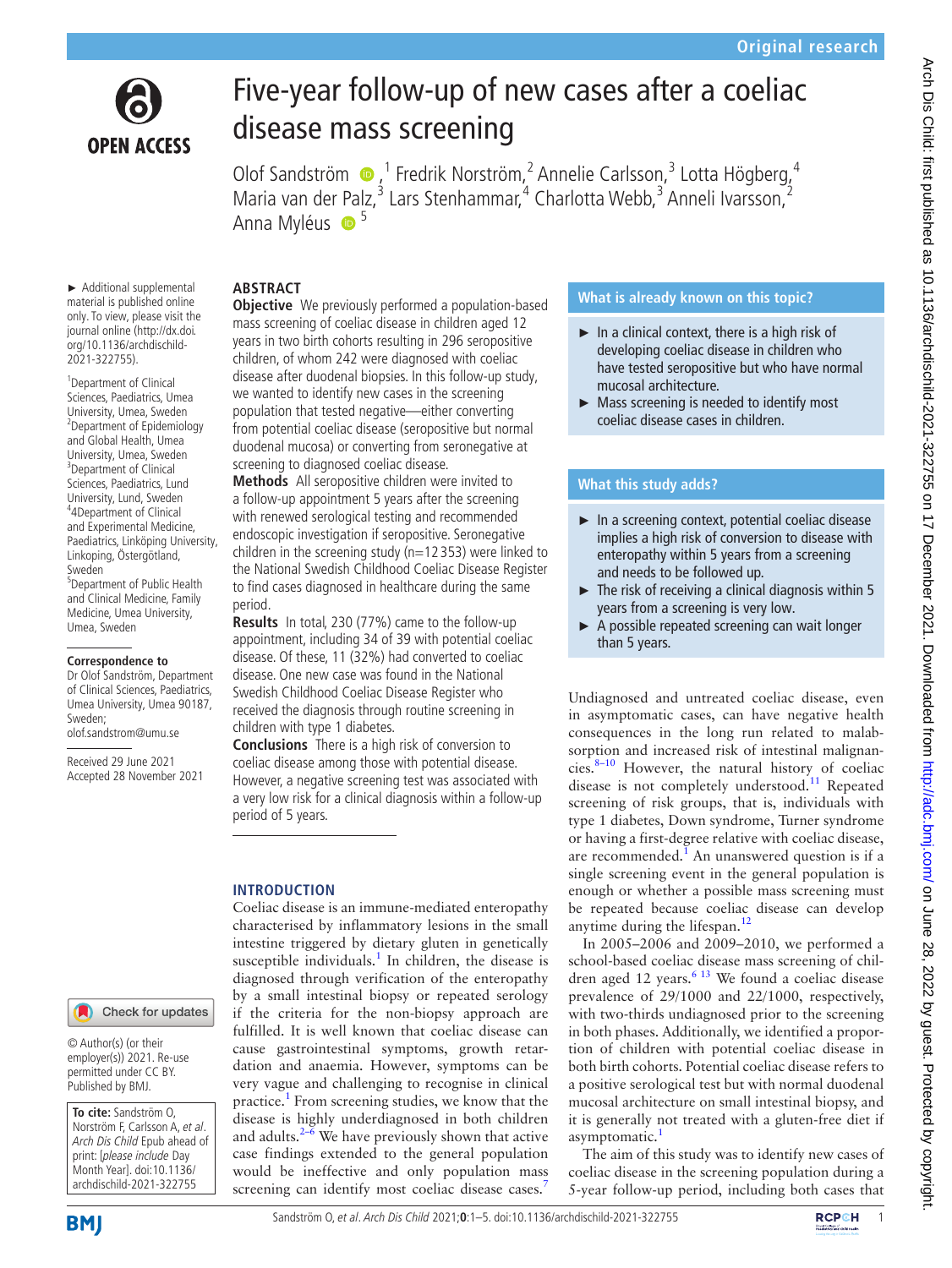converted from potential coeliac disease to coeliac disease and clinically diagnosed cases among children who were seronegative at the time of the screening.

# **METHOD**

## **Overall study design**

We conducted a 5-year follow-up after a population-based mass screening in two birth cohorts of children. We followed two groups with different approaches: (1) children with positive serology in the screening were invited to a follow-up appointment at the paediatric clinic and (2) the group of children with negative (normal) serology were linked to the National Swedish Childhood Coeliac Disease Register to identify any new cases of coeliac disease diagnosis.

# **Information on the preceding screening study**

Details of the screening study Exploring the Iceberg of Coeliacs in Sweden (ETICS) have been previously published.<sup>6 13 14</sup> In total, we invited 18 325 children aged 12 years with 13279 consenting to participate, including 100 children with coeliac disease diagnosed

prior to the study. Levels of antitissue transglutaminase IgA and IgG antibodies (anti-TG2-IgA and IgG) were measured by ELISA (Celikey Phadia, Freiburg, Germany). The recommended cut-off for the test was 5U/mL, but we used a reduced level to increase sensitivity. Positive serology was defined as anti-TG2-IgA>4U/mL, or intermediate levels of anti-TG2 IgA (2–4U/mL) in combination with endomysial antibody (EMA) positivity of 1:5 or greater. Blood samples were obtained from 12632 children, whereof 296 tested positive and were recommended to undergo small intestinal biopsies. Biopsies were evaluated by local pathologists, and an expert pathologist re-evaluated all specimens blinded to the results of the local pathologists' assessments.<sup>[6](#page-4-6)</sup>

In the first screening phase (2005–2006), 182 children accepted a small intestinal biopsy resulting in 153 new cases of coeliac disease. In the second screening phase (2009–2010), 99 children accepted intestinal biopsy with 89 new cases. Children with a biopsy showing normal histopathology without symptoms or signs typical for coeliac disease were classified as potential coeliac disease, including 29 cases in the first screening and 10 in the second screening [\(figure](#page-1-0) 1). In total, 12353 children had negative serology in the screening.



<span id="page-1-0"></span>**Figure 1** Screening for coeliac disease (CD) in two phases and 5-year follow-up of both children with positive serology (clinical appointment) and negative serology (register based) summarising total number of CD cases in two birth cohorts.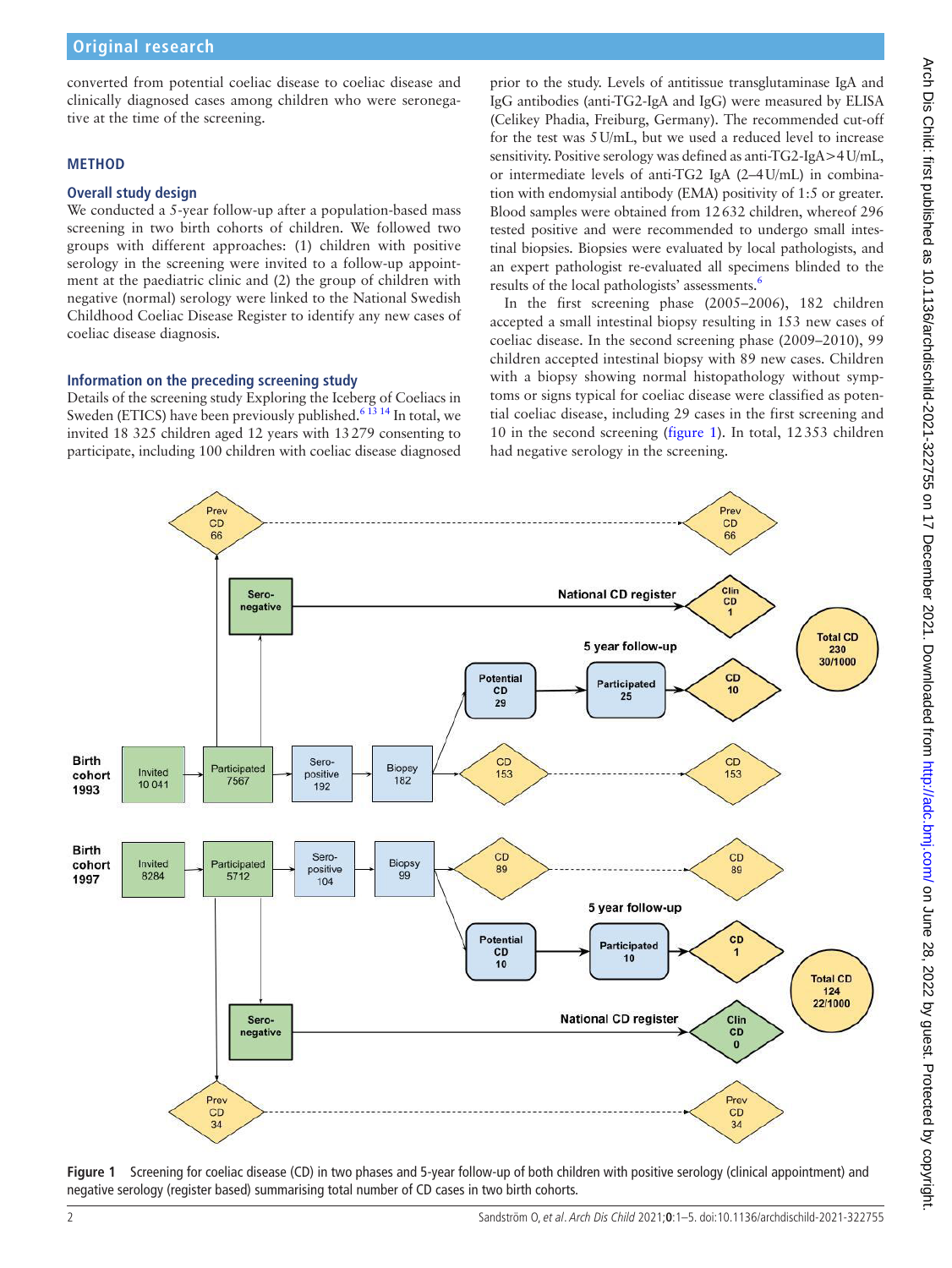## **Five-year follow-up appointment**

Five years after the screening, in 2011 and 2015, for the first and the second screening phases, respectively, we invited all children with positive serology for a clinical follow-up at the local paediatric clinic responsible for the ETICS study. Children with potential coeliac disease were recommended endoscopic small intestinal biopsy if serology remained positive. This clinical decision was based on the local analysis of anti-TG2-IgA.

Small intestinal biopsies obtained by endoscopy were evaluated by a local pathologist.

## **Follow-up using the National Swedish Childhood Coeliac Disease Register**

To assess the risk for a clinical diagnosis of coeliac disease among the children with negative serology in the screening, we linked the group (n=12353) to the 'National Swedish Childhood Coeliac Disease Register'.[15](#page-4-7) The register is a nationwide prospective incidence register. All paediatric clinics performing small intestinal biopsies report new cases, mostly with full personal identity number allowing linkage on the individual level to other data sources.<sup>16</sup> The register data have undergone quality assessment for the period 2010–2017 (unpublished data).

### **Statistical analyses**

Data handling and statistical analyses were performed with Access 2016 (Microsoft, Redmond, Washington, USA). Descriptive statistics were used, and proportions were compared with the  $\chi^2$  test or Fisher's exact test. IBM SPSS V.26 2019 was used to compare means with two-way analysis of variance. Statistical significance was defined as  $p < 0.05$ .

## **RESULTS**

#### **Follow-up of children with positive serology**

Of the 296 invited children, 230 (77%) came to the follow-up appointment at the paediatric clinic.

Twenty-four of 29 children with potential coeliac disease from the first screening phase, and all 10 potential cases from the second screening phase participated in the 5-year follow-up. Ten out of 24 from the first phase and 1 out of 10 from the second were diagnosed with coeliac disease rendering 11 new cases ([figure](#page-1-0) 1), all confirmed with small intestinal biopsies regardless of level of anti-TG2-IgA. Details of the children with potential coeliac disease who had converted to disease are presented in [table](#page-2-0) 1. Sex and level of anti-TG2-IgA at screening did not differ between the converting and non-converting group. EMA positivity was more common in the converting group ([online supplemental table 1\)](https://dx.doi.org/10.1136/archdischild-2021-322755). More cases of potential coeliac disease were found in the first screening compared with the second (29 (0.38%) vs 10 (0.18%); p=0.0012). The proportion converting to coeliac disease was also higher, although not statistically significant (10 out of 29 (34%) vs 1 out of 10 (10%)  $p=0.245$ ).

### **Follow-up of children with negative serology**

Through linking the group of children with negative serology (n=12353) to the National Swedish Childhood Coeliac Register, we identified one child from the first phase who was negative for anti-TG2-IgA at the screening but had been reported to the register with a coeliac disease diagnosis before the 5-year follow-up. This child had a diagnosis of type 1 diabetes and had been screened annually in line with prevailing guidelines. No new cases from the second phase were found ([figure](#page-1-0) 1).

<span id="page-2-0"></span>

| Table 1                               | Characteristics of children diagnosed with coeliac disease during the 5-year follow-up |                                    |                                     |                                                         |                                                      |                                            |                                                                                           |
|---------------------------------------|----------------------------------------------------------------------------------------|------------------------------------|-------------------------------------|---------------------------------------------------------|------------------------------------------------------|--------------------------------------------|-------------------------------------------------------------------------------------------|
| ID                                    | Sex                                                                                    | Anti-TG2-IgA at<br>baseline (U/mL) | <b>EMA-IgA titre at</b><br>baseline | Local anti-TG2<br>IgA at follow-up/<br>diagnosis (U/mL) | Standardised anti-<br>TG2-IgA at follow-up<br>(U/mL) | Symptoms                                   | Histopathology<br>and diagnostic<br>considerations                                        |
| Diagnosis before the 5-year follow-up |                                                                                        |                                    |                                     |                                                         |                                                      |                                            |                                                                                           |
|                                       | F                                                                                      | 2.8                                | 1:5                                 | Missing                                                 | $0.5*$                                               | Abdominal pain                             | Marsh IIIa                                                                                |
| 2                                     | F                                                                                      | 5.6                                | 1:10                                | $26+$                                                   | $2.5*$                                               | Abdominal pain                             | Missing biopsy data,<br>decrease in anti-TG2 IgA<br>5.6-26-14-2.5 on gluten-<br>free diet |
| 3                                     | F                                                                                      | 3.1                                | 1:5                                 | $8.0+$                                                  | $0.5*$                                               | Gases, loose stools and<br>fatique         | Marsh IIIb                                                                                |
| $\overline{4}$                        | M                                                                                      | 6.9                                | $1:5+$                              |                                                         | 0.8                                                  | <b>Missing</b>                             | <b>Missing</b>                                                                            |
| 5                                     | F                                                                                      | 2.7                                | 1:20                                | $5.0+$                                                  | $3.7*$                                               | Fatigue, abdominal pain<br>and nausea      | Marsh II                                                                                  |
| Diagnosis at follow-up                |                                                                                        |                                    |                                     |                                                         |                                                      |                                            |                                                                                           |
| 6                                     | M                                                                                      | 12                                 | 1:20                                | 40                                                      | Missing                                              | Short stature                              | Marsh IIIa                                                                                |
| $\overline{7}$                        | F                                                                                      | 6.6                                | 1:10                                | 25                                                      | <b>Missing</b>                                       | Healthy                                    | Marsh IIIa                                                                                |
| 8                                     | F                                                                                      | 4.0                                | 1:5                                 | 95                                                      | 22                                                   | Fatique, upset stomach<br>and constipation | Marsh I                                                                                   |
| 9                                     | F                                                                                      | 6.2                                | 1:5                                 | 14                                                      | 3.8                                                  | Abdominal pain and<br>upset stomach        | Marsh IIIa                                                                                |
| 10                                    | F                                                                                      | 4.2                                | 1:5                                 | <b>Missing</b>                                          | 2.5                                                  | Abdominal pain                             | Marsh IIIb                                                                                |
| 11                                    | F                                                                                      | 3.9                                | 1:5                                 | <b>Missing</b>                                          | 22                                                   | Fatigue and upset<br>stomach               | Marsh 1                                                                                   |

\*At 5-year follow-up on a gluten-free diet. †At diagnosis, before the 5-year follow-up.

‡EMA IgG and EMA IgA neg.

EMA, endomysial antibody.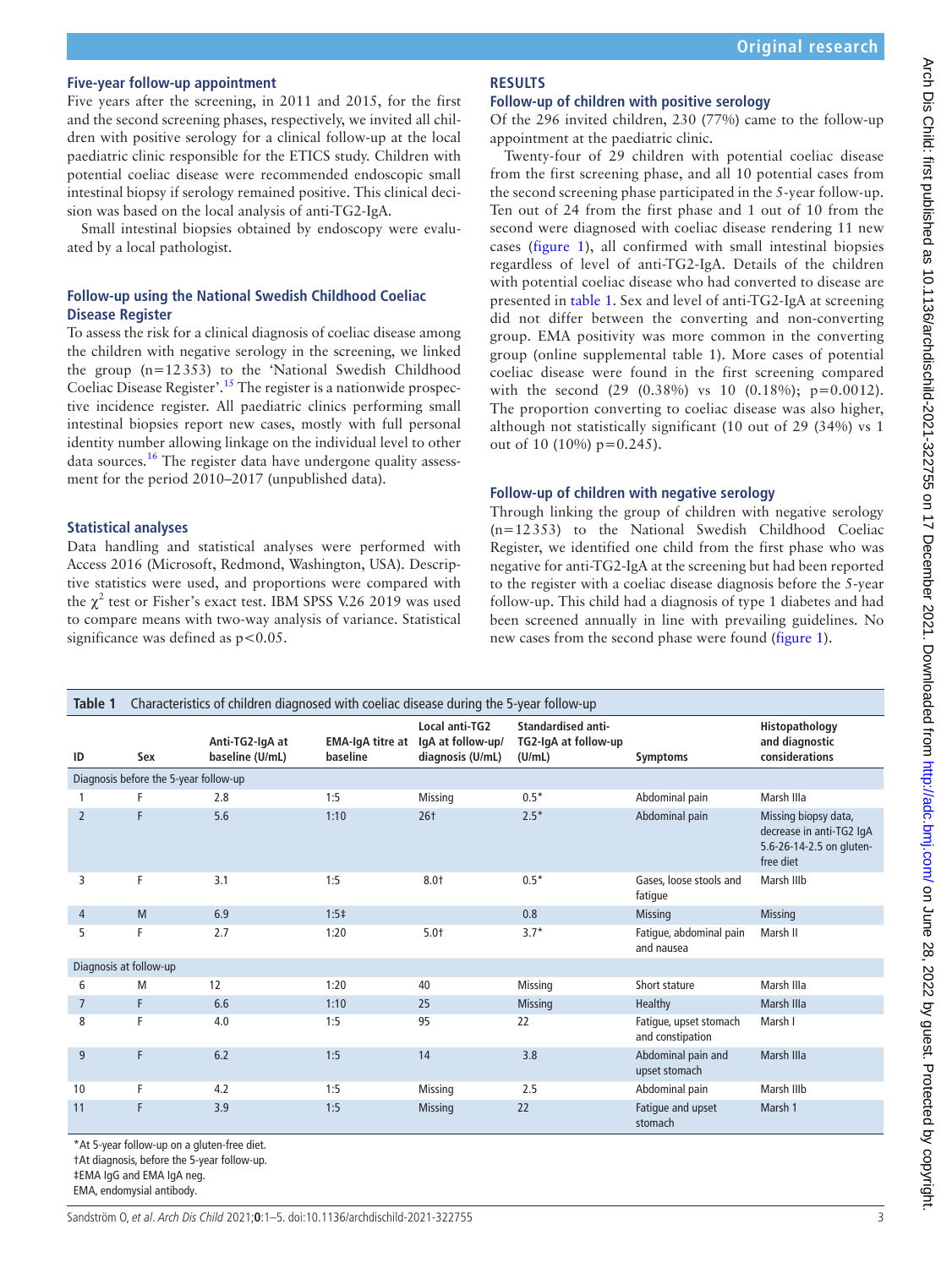#### **DISCUSSION**

In this study, we report that children with potential coeliac disease, that is, those who are seropositive but with normal small intestinal biopsies, are at high risk of conversion to coeliac disease during the following 5 years. However, in this age group, a negative screening test was associated with a very low risk for a clinical coeliac disease diagnosis during the same period.

The ETICS study was the first large population-based coeliac disease screening in children in Sweden.<sup>[13](#page-4-9)</sup> We showed that although active case finding is recommended, and screening of risk groups is implemented, most cases with coeliac disease remain undiagnosed.[6 7](#page-4-6) In our opinion, a population-based screening is the only way to find most coeliac disease cases. Whether mass screening for coeliac disease should be introduced is a complex question under debate.<sup>[11 17 18](#page-4-4)</sup> We have previously shown that the performance of our screening strategy worked well with an estimated positive predictive value of 80% even though we used a reduced cut-off for anti-TG2-IgA[.14](#page-4-10) In 2012, the European Society for Paediatric Gastroenterology Hepatology and Nutrition (ESPGHAN) introduced the possibility of a no-biopsy approach for diagnosing symptomatic children if anti-TG2-IgA is 10 times above the normal upper limit for the specific test. In our material, we showed that the same cutoff for a no-biopsy approach could also be used in a screening situation.<sup>19</sup> In 2020, ESPGHAN revised their guidelines, and the no-biopsy now also applies to asymptomatic children. Applying these guidelines to the follow-up, one child could have been diagnosed without the biopsy. In a recently published health economic evaluation, we showed that coeliac disease screening of children aged 12 years can be considered cost effective, especially if the children diagnosed adhere to a gluten-free diet. $20$  Of the children in the second phase of the screening, 69% reported to be always gluten free and 25% often gluten free at the 5-year follow-up. $2<sup>1</sup>$  Corresponding numbers for the first phase were 56% and 29% for always gluten free and often gluten free, respectively (unpublished data).

One additional important question concerns the natural history of coeliac disease. In this study, we had the possibility to follow 39 cases of potential coeliac disease for 5 years and found that about one-third developed coeliac disease within this period. However, it is notable that there was a considerable difference between the two birth cohorts. The first screening phase included the birth cohort of 1993, born during a coeliac disease epidemic and they had significantly higher prevalence also at the follow-up compared with the second phase of the study when the 1997 birth cohort was screened.<sup>[6](#page-4-6)</sup> We cannot exclude that the environmental factors increasing the risk for coeliac disease in the 1993 cohort also affected the risk for potential coeliac disease and conversion to coeliac disease. In line with the findings from our 1997 cohort, Volta *et al*<sup>[22](#page-4-14)</sup> followed 16 asymptomatic adults with potential coeliac disease over 3 years and only one converted. Auricchio *et al* followed cases over a longer period (12 years) and found that 43% of 280 potential cases developed coeliac disease.<sup>[23](#page-4-15)</sup> A limitation of our study was that the number of potential coeliac disease cases was relatively low, and not everyone participated in the follow-up, making our prevalence estimates somewhat underestimated. We relied on local routine diagnostic assessments, but serological findings were verified with a second analysis for the respective cohort. We conclude that children who have tested positive to anti-TG2-IgA at one time point need to be followed for a long period because of high risk of developing coeliac disease later in life.

Because coeliac disease can present at any time during the life span, another important question is whether a mass screening must be repeated and, in that case, how often. When we followed up the seronegative children through linkage between the coeliac disease mass screening study and the National Swedish Childhood Coeliac Disease Register, we could only identify one new case of coeliac disease 5 years later. This child belonged to a well-known risk group who are screened annually for coeliac disease. In the latter cohort, we did not find any new cases. This indicates that if testing negative for anti-TG2-IgA the risk of being diagnosed with coeliac disease through routine clinical practice within 5 years after a mass screening is very low in this age group. However, there are some limitations to this conclusion. We know that most coeliac disease cases are reported to the National Swedish Childhood Coeliac Disease Register but not all. Thus, we cannot exclude that we missed some children. Only diagnosed cases are reported to the register, meaning that those who were overlooked in clinical care and who were never tested again because they had negative serology in the study or were truly asymptomatic would be missed. This could contribute to an underestimation of new coeliac disease cases. To gain definitive information about this group would require a second screening.

## **CONCLUSION**

Potential coeliac disease requires follow-up because of the high risk of conversion to disease with enteropathy. The risk of receiving a clinical diagnosis within 5 years from a screening is very low indicating that a possible repeated screening can wait longer than this.

**Acknowledgements** We would like to thank Carina Lagerqvist for her work with the study biobank, Susanne Walther for the administration of the National Swedish Childhood Coeliac Disease Register, all collaborators within the ETICS study and of course all participating children and families.

**Contributors** AI, AC, AM, FN, LS and OS were responsible for the conceptualisation of the study. FN performed the statistical analyses. OS, FN and AM wrote the manuscript. OS, LH, MvdP, LS and CW were responsible for data collection. All authors contributed to interpretation of study findings and revision of the manuscript and have approved the submitted version of the manuscript. OS accepts full responsibility for the finished work, had access to the data, and controlled the decision to publish.

**Funding** Open access funding was provided by Umeå University. This original study was funded by the European Union-supported project FP6-2005-FOOD-4B-36383-PREVENTCD, the Swedish Research Council (grants 521-2004- 7093 and 521-2007-2953), the Swedish Research Council for Environment, Agricultural Sciences and Spatial Planning (grants 222-2004-1918 and 222-2007-1394) and the Swedish Council for Working Life and Social Research (grant 2005-0802). We also received funding from Västerbotten County Council for this specific follow-up (grant RV-238151).

**Competing interests** None declared.

**Patient consent for publication** Not applicable.

**Ethics approval** This study involves human participants and was approved by the Ethical Review Board of Umeå University, Umeå, Sweden (2004-156 and 2020- 6257). Participants gave informed consent to participate in the study before taking part.

**Provenance and peer review** Not commissioned; externally peer reviewed.

**Data availability statement** Data are available on reasonable request. All data included in this study are available after request and discussion with the corresponding author.

**Supplemental material** This content has been supplied by the author(s). It has not been vetted by BMJ Publishing Group Limited (BMJ) and may not have been peer-reviewed. Any opinions or recommendations discussed are solely those of the author(s) and are not endorsed by BMJ. BMJ disclaims all liability and responsibility arising from any reliance placed on the content. Where the content includes any translated material, BMJ does not warrant the accuracy and reliability of the translations (including but not limited to local regulations, clinical guidelines,